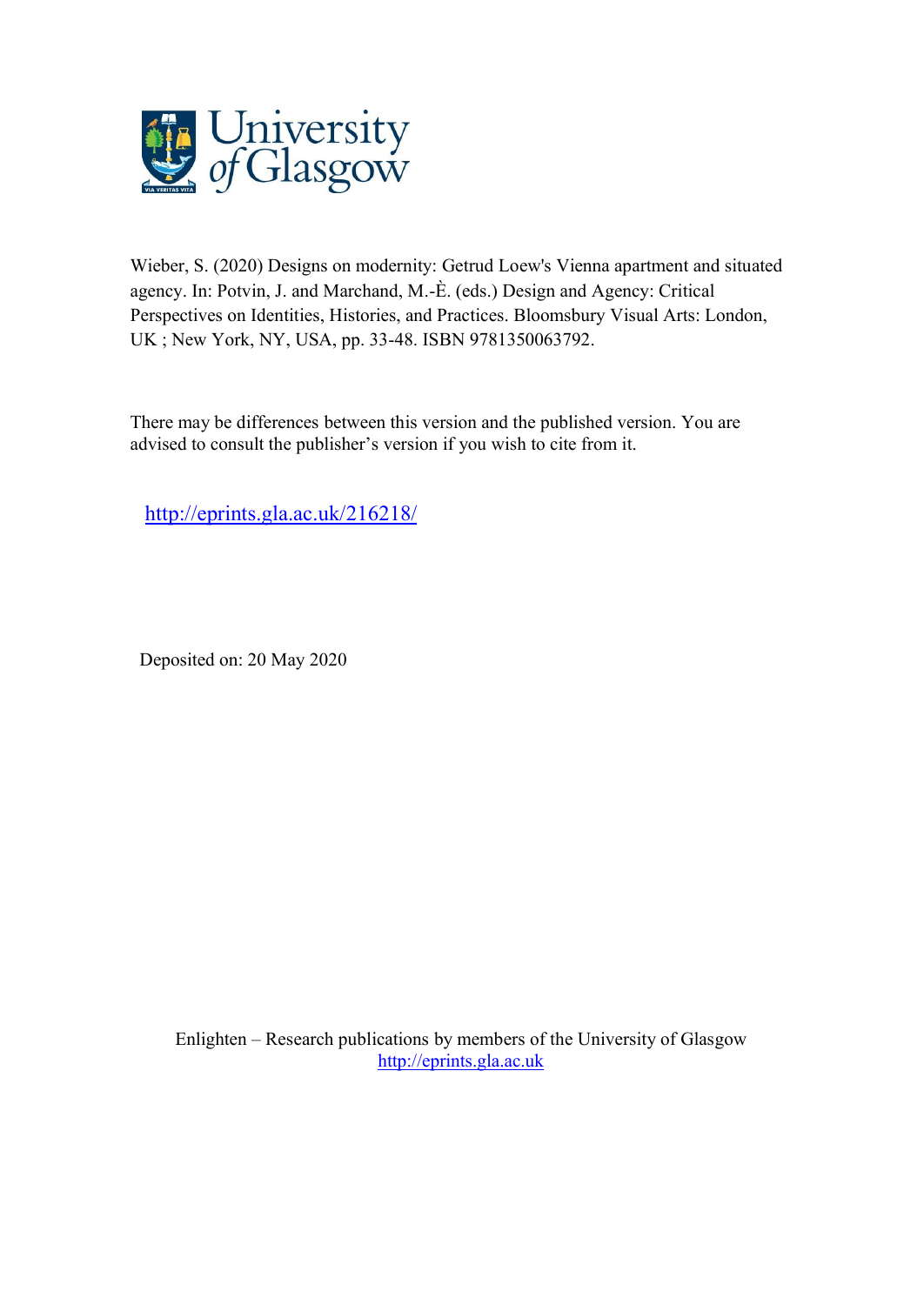#### Chapter XX

# **Designs on Modernity: Gertrud Loew's Vienna Apartment and Situated Agency** Sabine Wieber

On 24 June 2015, Gustav Klimt's 1902 portrait of *Gertrud Loew* sold at Sotheby's for £24.8 million (Sotheby's 2015). The sale concluded a protracted restitution case between Loew's heirs and the private Klimt Foundation in Vienna. The painting was originally commissioned by Gertrud's father Dr Anton Loew (1847-1907), a prominent physician of Jewish descent and owner of Vienna's premier therapeutic space, the Sanatorium Loew. <sup>1</sup> Klimt painted the nineteen-year old Gertrud as a beautiful young woman of gentle, almost dreamy, disposition and dressed in fashionable reform dress. <sup>2</sup> Klimt's portrait generated much critical acclaim when it was first exhibited at the 18th Secession Exhibition in 1903. The leading progressive critic Ludwig Hevesi, for example, praised the work for its 'most diaphanous lyricism of which the painter's palette is capable' (Natter 2012: 583).

The following essay uses Klimt's portrait as a point of entry into the fascinating life of Gertrud Loew. The Loews were early supporters of Viennese modernism and their daughter was well versed in using art and design to foster her social aspirations as a doyenne of Vienna's elite culture. Upon her marriage to Johann Eisler von Terramare in 1903, Gertrud Loew commissioned Koloman Moser to refurbish their marital home. This essay explores this specific interior to shed light on how women and more specifically, Jewish women of the grand bourgeoisie, engaged with design culture to shape their *Lebenswelt* or everyday world. The space and its stakeholders – designer, patron, users – demand a more careful examination that takes into account the role of material objects in the historical experience of a particular class of modern women who activated design to become taste-makers of their day. Historians need to shift their gendered focus on (male) designers to (female) consumers, and to the objects themselves. As part of this recalibration, this essay opens with a brief consideration of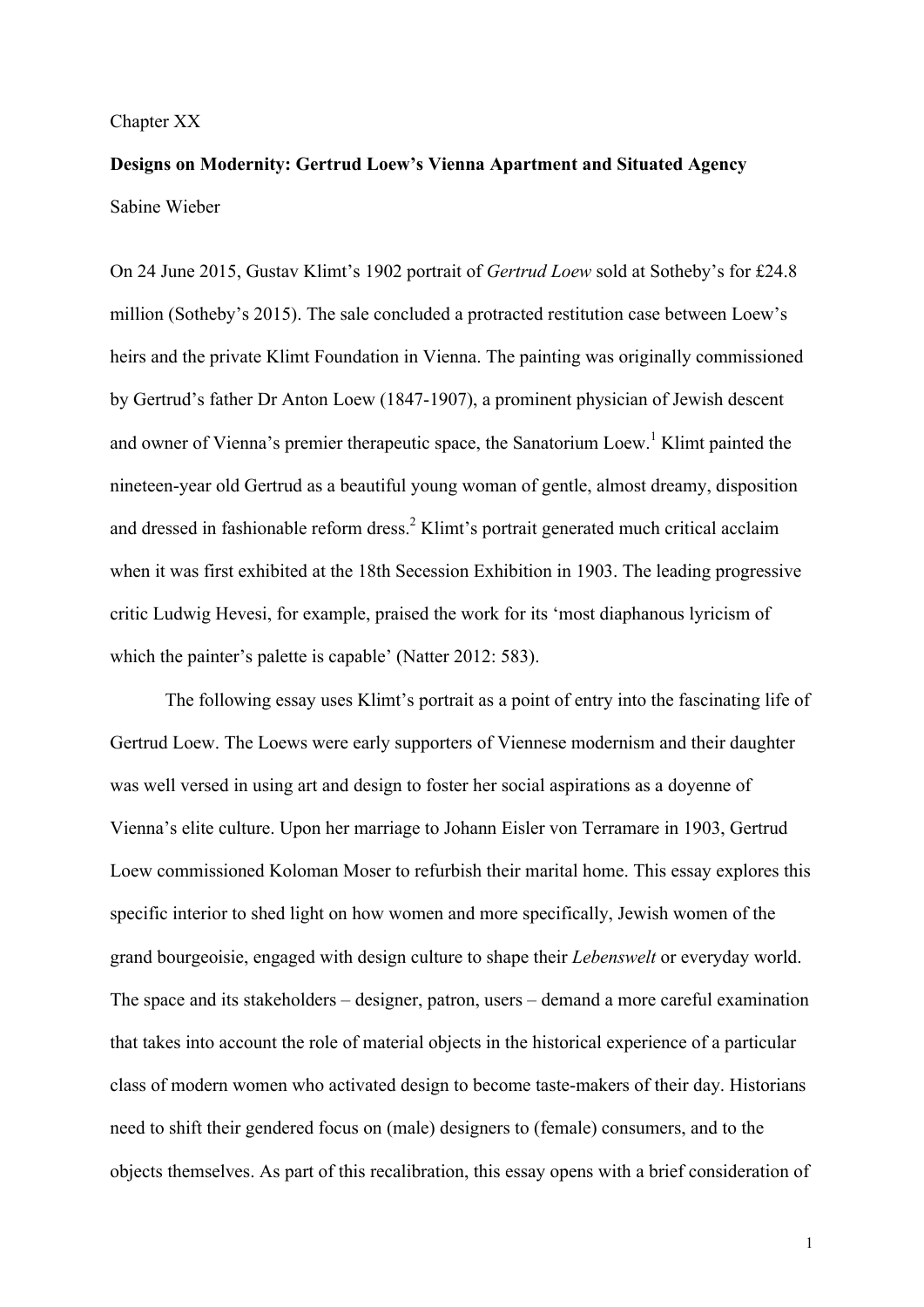the fascinating analytical coupling between design and agency that engendered this collection of essays. After a brief introduction of Gertrud Loew as a prominent Jewish supporter of modern art and patron of the Wiener Werkstätte (1903-1932), the essay offers a comprehensive analysis of the Gertrud Loew's apartment as a complex space that fostered Loew's social ambitions but ultimately resisted its complete appropriation as a gambit for cultural superiority.

This volume's theme of *Design and Agency* offers a judicious critical framework through which to re-examine this modern interior. Its editors propose agency as a multidirectional and polyvalent force, which inadvertently complicates the distinction between actors and agent. Ivan Karp suggests that actors are confined by rules that tend to reinforce structure, while agents operate across a more nebulous territory (Karp 1986). Agents therefore have more scope to affect their environment. The *Oxford Dictionary* defines agency as 'a thing or person that acts to produce a particular result'. From this follows that 'agency is a socio-culturally mediated capacity to act' (Hoskins 2013: 74). Scholars interested in material culture explore the role of objects in this process. The social world's *Dinglichkeit* (Heidegger 1927), or material dimension, currently drives many debates in the social sciences (Geritsen and Riello 2015, Daston 2004, and Wagner and Rübel 2002). Objects are made, circulated and consumed because they act upon the world. From this follows that culture is embedded in the physical environment (Grassby 2005). This premise allows historians to think about the relationship between agency and design (as a material practice) in new ways: historical agents act *with* and *through* objects*.* In this context, Bruno Latour's 'Actor Network Theory' levels any distinction between human and non-human actors. Latour stresses that objects bring-intobeing the very networks within which social interactions take place (Latour 2005.

But 'Actor Network Theory' does not sufficiently account for subjectivity and human motivation. Yet, historians of material culture argue that objects are invaluable as 'a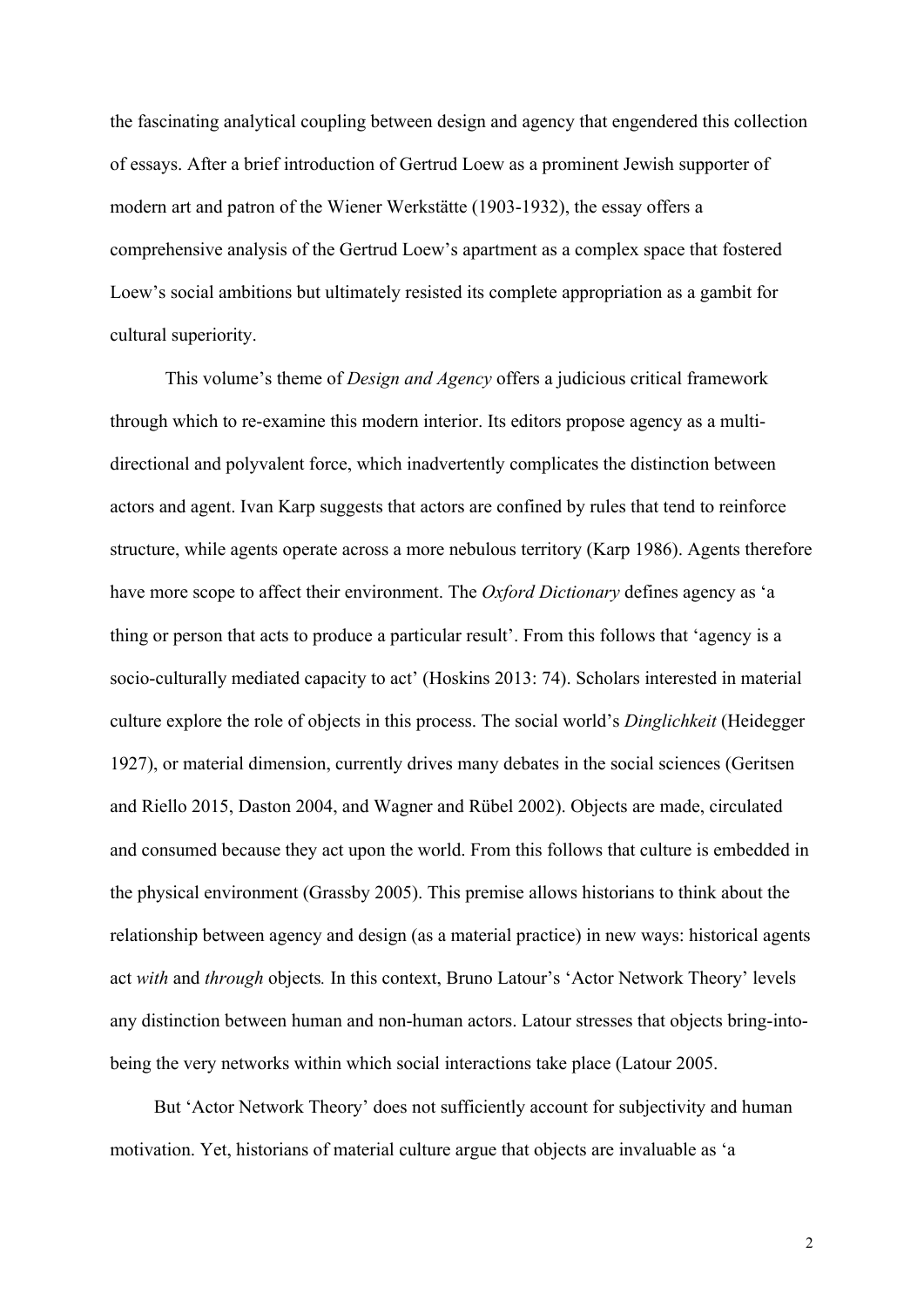repository of knowledge about how people organised their circumstances and understood themselves' (Applegate and Potter 2018: 76). If objects are 'repositories of knowledge' then historians must pay attention to their formal properties as principal conduits of meaning. But form in-and-of-itself only becomes meaningful when placed within socio-political context. Christopher Tilly makes this point: 'meaning is created out of situated, contextualised social action which is in a continuous dialectical relationship with generative rule-based structures forming both a medium for and an outcome of action' (2001: 260). This offers new insights into the ways in which progressive women like Gertrud Loew deployed modern design culture to secure her place in Vienna's strictly patrolled second society. But 'making history through objects' (Ulrich, et al., 2015) is further complicated by the fact that their materiality complicates, and indeed destabilises, historical subjectivity-formation as a one-way street from inanimate object to human actor. It might be more productive to describe this dynamic as a 'dance of agency' between humans and artefacts (Pickering 2010). The idea of a dynamic interplay between materiality and subjectivity presupposes that historical agency is a situated process.

The idea of 'situated agency' offers a response to poststructuralism's assertion that subjectivity is entirely constructed by cultural, economic, and socio-political forces. Scholars who propose subjects as 'situated agents' acknowledge the constitutive relationship between conduct and context, but they leave room for a self-conscious response or creative intervention. Michel de Certeau comes to mind here. He famously postulated jaywalking as a tactical subversion of urban control and regulation (1980: 98). Taking her cue from de Certeau, Naomi Choi defines situated agency in relation to political governance as follows:

Individuals are never merely the passive supports of prescribed roles or social processes; nor can human actions be explained solely in causal, functional, or mechanical terms. Social actors must be understood, at least in part, as intentional subjects acting in response to an understood situation and whose actions must also be seen in terms of a symbolic or meaningful character for the agents themselves (2007: 873).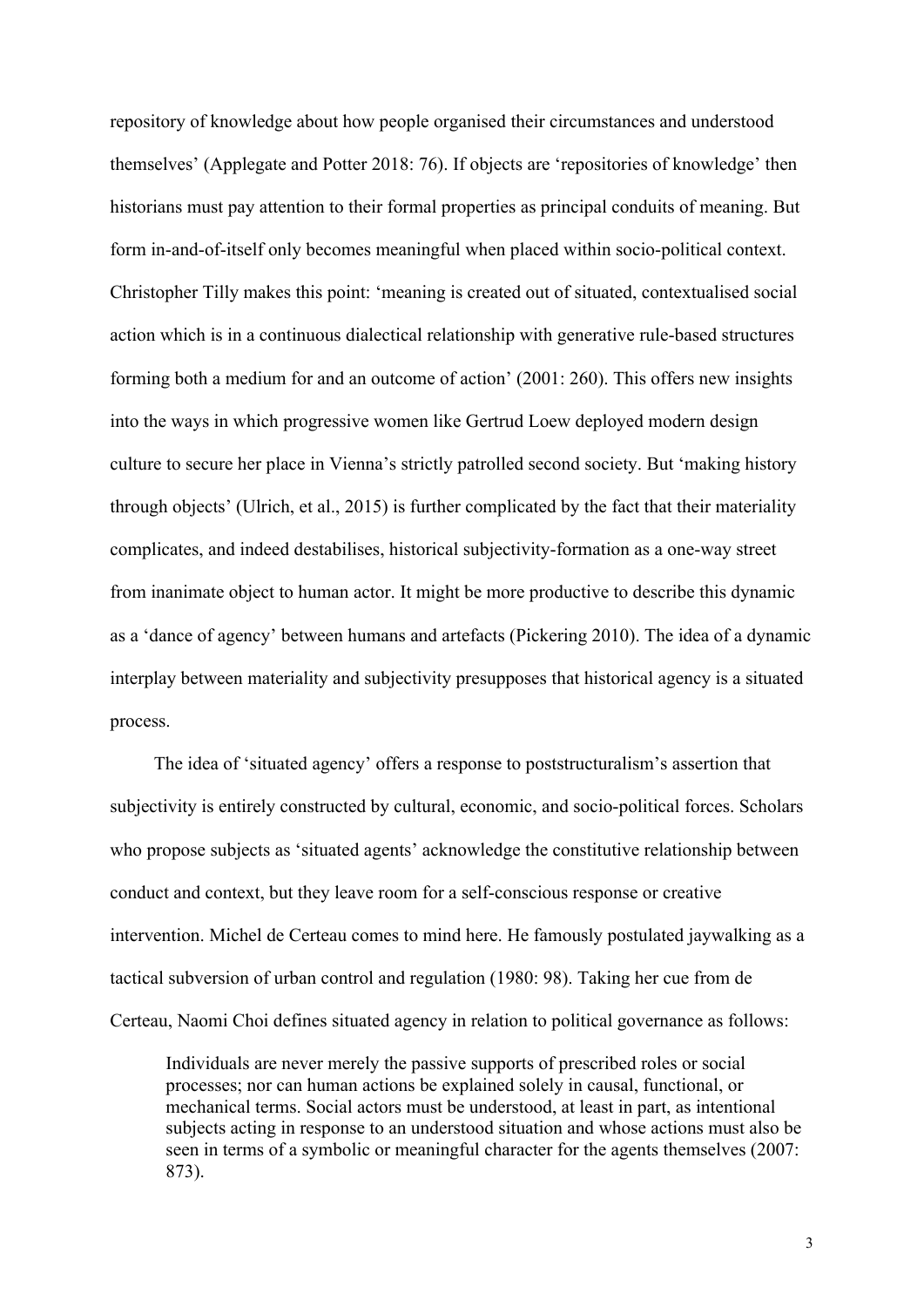Choi traces the relationship between human behaviour and social practice, but she neglects to account for the material world that locates these negotiations and drives them. Here, design historians have an important contribution to make because they are interested in the physical parameters of the notoriously elusive mechanisms of (historical) subjectivity-formation. Arjun Appadurai made a convincing case that objects (in his case, commodity culture) create social relationships and constitute identity (1988).

## Gertrud 'Gerta' Loew (1883-1964) and Vienna's Cultural Elite

Klimt painted Gertrud Loew's portrait when she was about to marry and leave her family home. For most young women of her day, this entailed a seamless transition from her father's guardianship to that of her husband. Feminist historians have long argued that nineteenth-century industrialisation, and its ideological separation of home from work, spawned a rhetoric of separate spheres that increasingly confined women to the domestic realm (Wallach Scott 1988).<sup>3</sup> Gertrud Loew does not easily fit into this paradigm. She grew up in an acculturated Jewish household that embraced liberal values and encouraged their daughter's intellectual abilities. Even Klimt could not obfuscate Gertrud Loew's confidence and his hitherto successful formula of painting fashionable 'femme fragiles' was met with a degree of resistance (Wieber 2009). Gertrud Loew holds the viewer's gaze and refuses to be completely objectified. After all, she was a well-educated young woman with cultural capital of her own; she was engaged to one of Vienna's most eligible bachelors; and she anticipated the opportunity to run her own household. The latter included hosting members of central Europe's cultural and political elite on a regular basis and acting as a consummate salonnière.

Gertrud 'Gerta' Franziska Sophie Loew was born on 16 November 1883 as the only daughter of Sophie Ungerer and Anton Loew. Her parents were assimilated Jews and Gertrud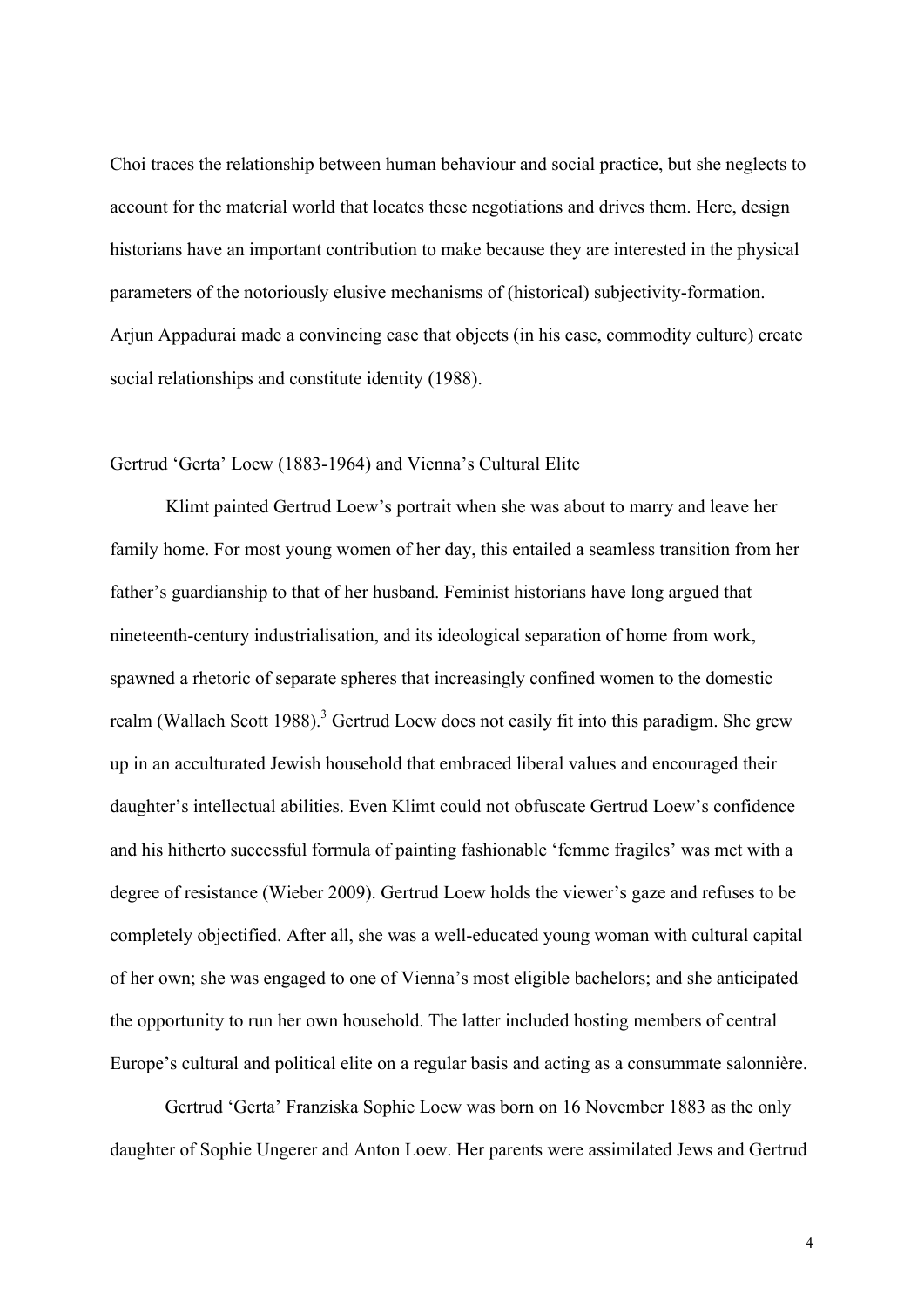was baptised Roman-Catholic at birth. Anton Loew owned Lower Austria's premier therapeutic clinic in Vienna's ninth district (Mariannengasse 20). <sup>4</sup> The Sanatorium Loew treated members from Vienna's socio-cultural elites such as Gustav Klimt, Ludwig Wittgenstein and Gustav Mahler who died there in 1911. Historians Alan Janik and Hans Veigl described such clinics as 'a place where the well-to-do frequently went to spend their waning days. Private hospitals were part of the elegant lifestyle of the patrician class at the time. They too were a part of a life of fashionable luxury' (1998: 153). The Loews comfortably moved among these fashionable elites. Anton Loew was an avid supporter and collector of modern art, who bequeathed his collection to Gertrud in 1907. <sup>5</sup> Gertrud Loew married the wealthy entrepreneur Johann Arthur 'Hans' Eisler von Terramare (1878-1938) in 1903. The Eisler von Terramare family owned the Habsburg Empire's first commercial canning factory, the *k.u.k. Militär-Konserven-Fabrik Eisler & Co* (1873) and made their fortune from an exclusive contract with the Habsburg Empire's military (Sandgruber 2013: 333). Gertrud Loew brought her family's cultural prominence into the marriage and Eisler von Terramare injected considerable disposable income – on paper, they were a perfect match.

The couple rented an apartment in the historicist *Ölzelt Palais* on Schottenring (Schottengasse 10), which was on Vienna's fashionable Ring Street. Together, they embarked on a mission of firmly securing their position in Vienna's so-called second society. This social stratum was somewhat nebulous in composition. One contemporary observer described its members as 'wealthy and very fashionable, and said to be amusing […]. It consists of bankers, artists, merchants, architects, engineers, actors, employés [sic], and officers, with their families' (Paget 1905: 796).<sup>6</sup> Financial and marital alliances amongst members were common and many shared Jewish roots. Unfortunately, the couple divorced shortly after the death of their two-year old daughter in 1905 (Lilie 2003: 358). Gertrud married the Hungarian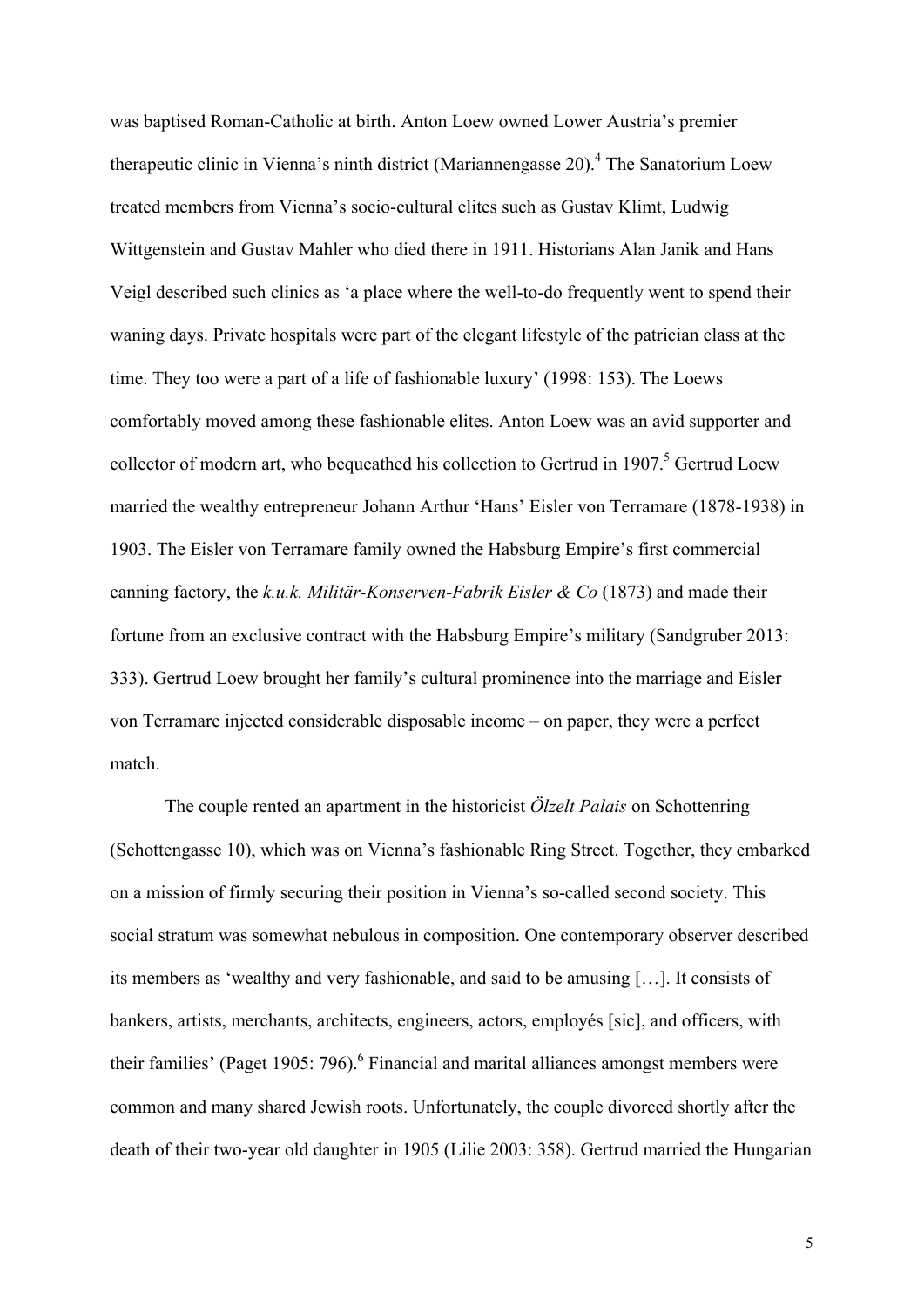industrialist Elemér Baruch von Felsövanyi (1882-1923) later that year and became the CEO and main shareholder of the Sanatorium Loew when her father died in  $1907$ .<sup>7</sup> She lost everything after Austria's annexation into Nazi Germany in 1938 (*Anschluss*); her sanatorium was closed that year and she was forced to flee Vienna in 1939, leaving behind her significant art and design collections.<sup>8</sup> Gertrud Felsövanyi never returned to her native city and died in California in 1964.

Gertrud Loew's marriage to Hans Eisler von Terramare was short lived but it left a material and visual trace of enormous importance to design history because she commissioned Koloman Moser (1868-1918) to refurbish her future marital home. Moser was one of Vienna's most progressive designers of the day and co-founder of the Wiener Werkstätte (1903-1932). Gertrud Loew enlisted Moser as her principal interior decorator and he designed all fittings and furnishings.<sup>9</sup> This was Moser's first major project and he commenced work in 1902, which was before the formal inception of the Wiener Werkstätte on 12 May 1903.10 He completed the Eisler von Terramare apartment in September 1903 and employed craftsmen of the Wiener Werkstätte to produce many of his designs for lamps, chandeliers, metal work, silver objects, frames, vases etc. These contents are now dispersed across private and public collections, or lost. But design historians have access to an invaluable archival resource in the shape of a richly illustrated article published in 1904 by the renowned Viennese critic Berta Zuckerkandl (1864-1945). Her essay in the prominent German applied arts journal *Dekorative Kunst* introduced readers to Koloman Moser and included thirty-four black and white photographs of his recently completed Eisler von Terramare apartment. (Zuckerkandl 1904: 329-57).

Zuckerkandl was a staunch supporter of the Vienna Secession and of the Wiener Werkstätte. She was the daughter of the Jewish liberal newspaper magnate Moritz Szeps (1835-1902) and married to the Hungarian anatomist Emil Zuckerkandl (whose brother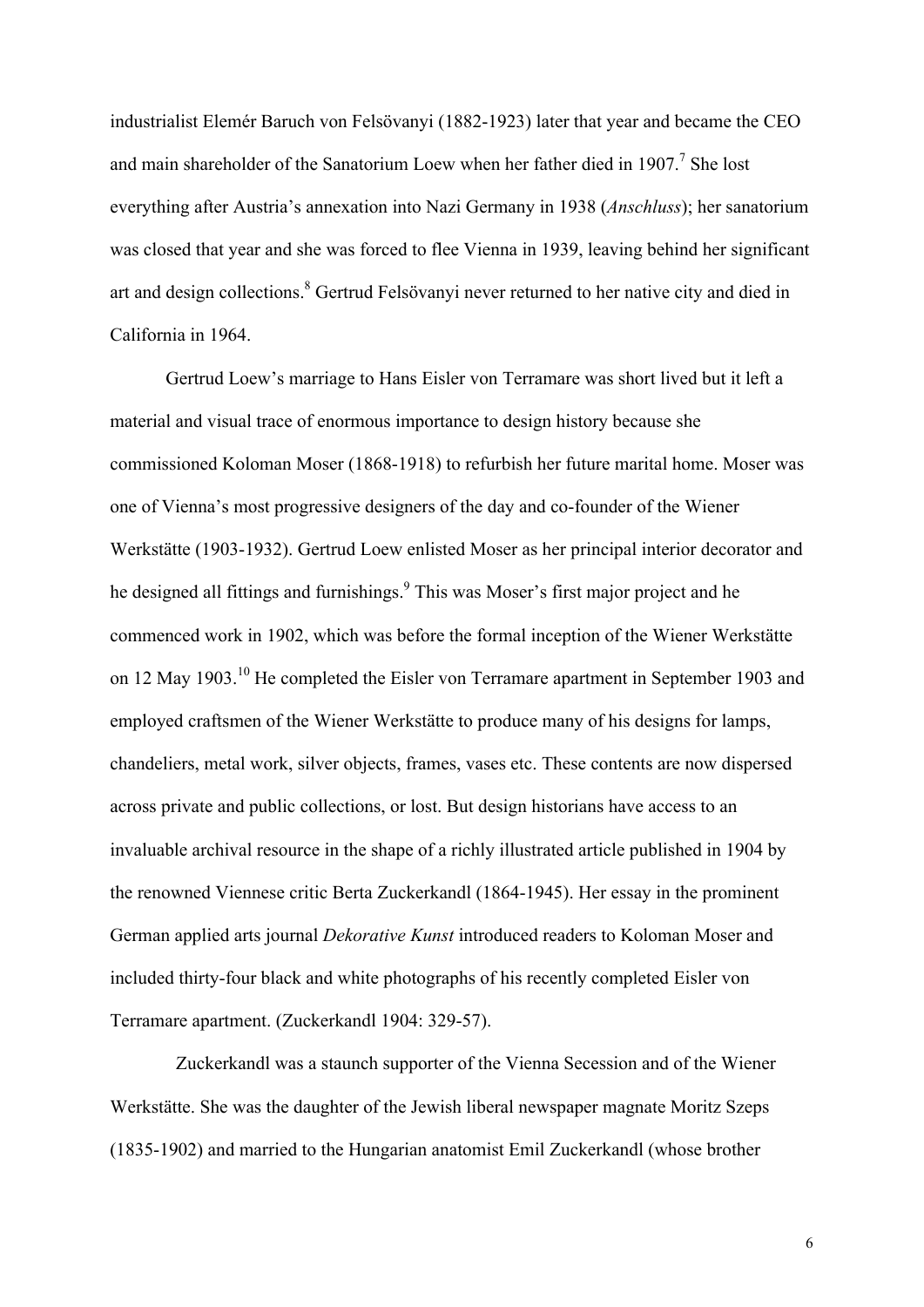Viktor owned the famous Sanatorium Purkersdorf, the Wiener Werkstätte's first major commission). Berta Zuckerkandl and Gertrud Loew moved in the same social circles and both shaped Viennese modernism: Zuckerkandl as a prolific journalist and prescient art critic, Loew as a progressive patron and salonnière. Zuckerkandl's article on Moser embedded the Eisler von Terramare's Vienna apartment into a larger argument on the importance of a modern style. The accompanying photographs played a key role in Zuckerkandl's advocacy of Moser as a truly modern designer because they enabled readers to witness how Moser 'translated his mental conceptualisation into concrete form' (Zuckerkandl 1904: 232). The photographs were taken across the entire apartment and included servant quarters and kitchen, semi-public rooms (dining room, breakfast room, reception area and hallway) as well as some of the apartment's more intimate spaces such as the boudoir, office, and marital bedroom

# [Figures  $XX$ .1 and  $XX$ .2].

Zuckerkandl located Moser's design scheme within the parameters of the Wiener Werkstätte's work programme that called for outstanding craftsmanship, high-quality materials, functionality, and the integration of each design element into an aesthetically unified arrangement (Hoffmann 1904/05: 268). Zuckerkandl promoted Moser as one of Vienna's most promising young *Raumkünstler* (spatial artists) because, in her view, he successfully realised the Wiener Werkstätte's core design principle of a Wagnerian *Gesamtkunstwerk* (Zuckerkandl 1904: 331). Her detailed description of the breakfast room, for example, leaves no doubt that modern design was Moser's calling  $[Figure XX.3]$ :

The impression of the small breakfast- and writing room is one of peace and quiet. The furniture is made of Thuya wood with lemonwood and brass inlays in the shape of small figures that lend a beautiful Havana sheen. In addition, the yellow velvet chair covers, the mother-of-pearl grey silk wallcoverings and the striped, white -gold stencilling above, convey a most elegant colour effect. The intarsia shows a repeat of a chalice-like pattern, which is also used on the lighting-fixtures and carpets. The construction of the lady's bureau, which is equipped on the inside with all kinds of compartments and doors, is excellent because it accommodates a chair that can be pushed into the closed bureau and thus creates a completely smooth surface. (Zuckerkandl 1904: 336)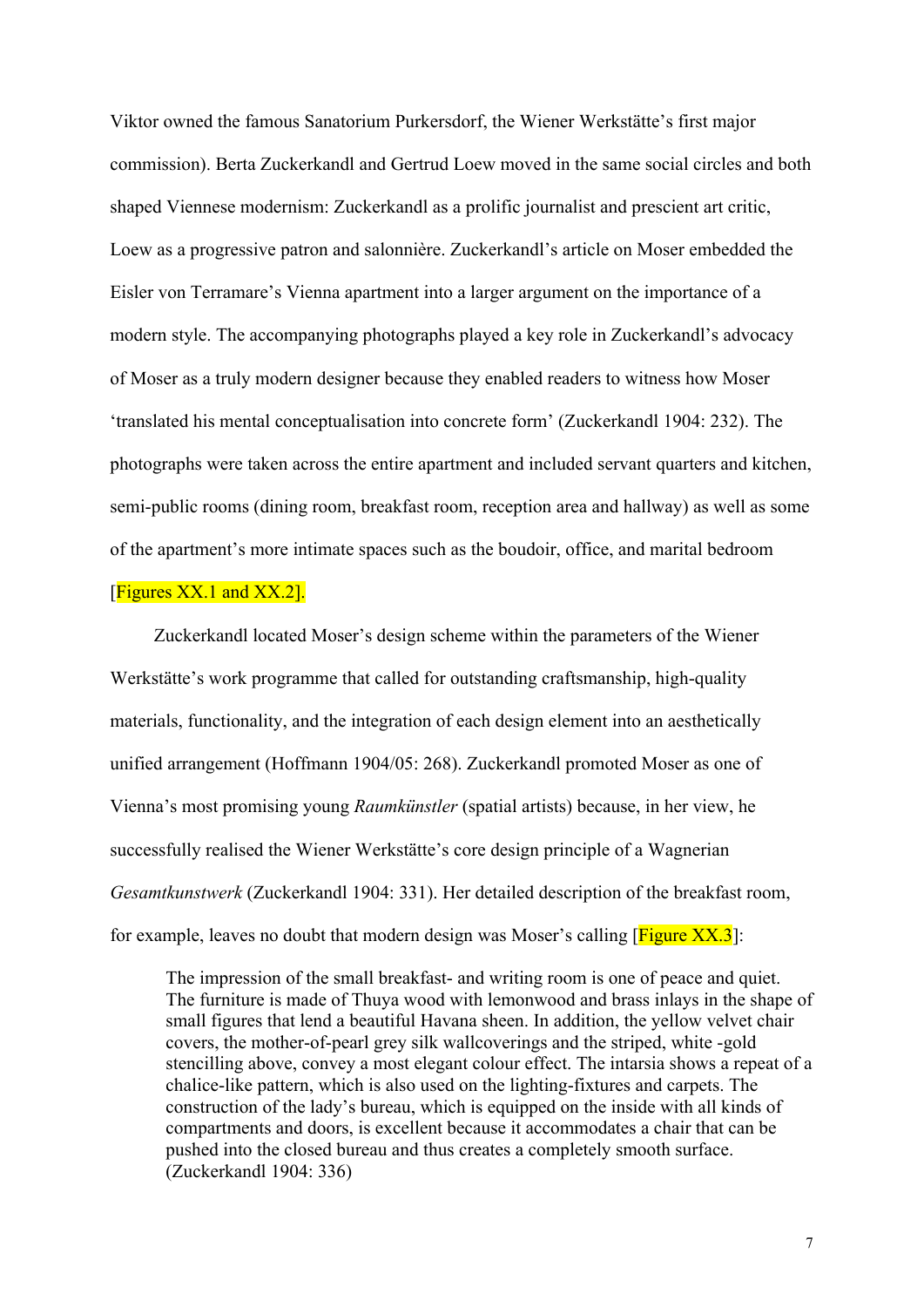Moser's interior for Gertrud Loew's first marital home occupies an important place in the history of the Wiener Werkstätte. It was not only discussed at length in Zuckerkandl's essay but it also featured prominently in the Wiener Werkstätte's portfolio map that was typically shown to prospective clients. Design historians Paul Asenbaum and Ernst Ploil recently suggested that the Wiener Werkstätte rejected conventional advertising strategies in lieu of 'specially-produced photographs of the interior décor of its newly opened premises comprising an office and showroom' (Witt-Dörring and Stagg 2017: 549). The beautifully staged photographs in Zuckerkandl's essay functioned along the same lines. They targeted the journal's upwardly mobile readerships as potential clients for the Wiener Werkstätte. Yet, despite its extraordinary reception as a truly modern *Gesamtkunstwerk*, Moser's interior has virtually disappeared from critical accounts of the Wiener Werkstätte. Design historians tend to privilege Josef Hoffmann's emerging geometric style as a nod towards modernism over Koloman Moser's sinuous lines and luxurious surfaces that are wrongly seen as vestiges of Vienna's opulent Secession Style. These binaries are deeply entrenched in central European design history and are only gradually being re-examined.<sup>11</sup>

#### Modern Design, Cultural Aspiration and Unwieldy Objects

The remainder of this essay now explores the complex exchanges between agency and design within the physical and ideological parameters of Gertrud Loew's modern interior. As previously mentioned, the Loew family moved amongst Vienna's elite cultural circles. Following into her father's footsteps, Gertrud commissioned one of the imminent founders of the Wiener Werkstätte to turn a historicist Ring Street apartment into a modern *Gesamtkunstwerk* fit for a fashionable young couple. Gertrud Loew had recently been painted by the Habsburg Empire's most coveted portraitist, Gustav Klimt and she was a rising star on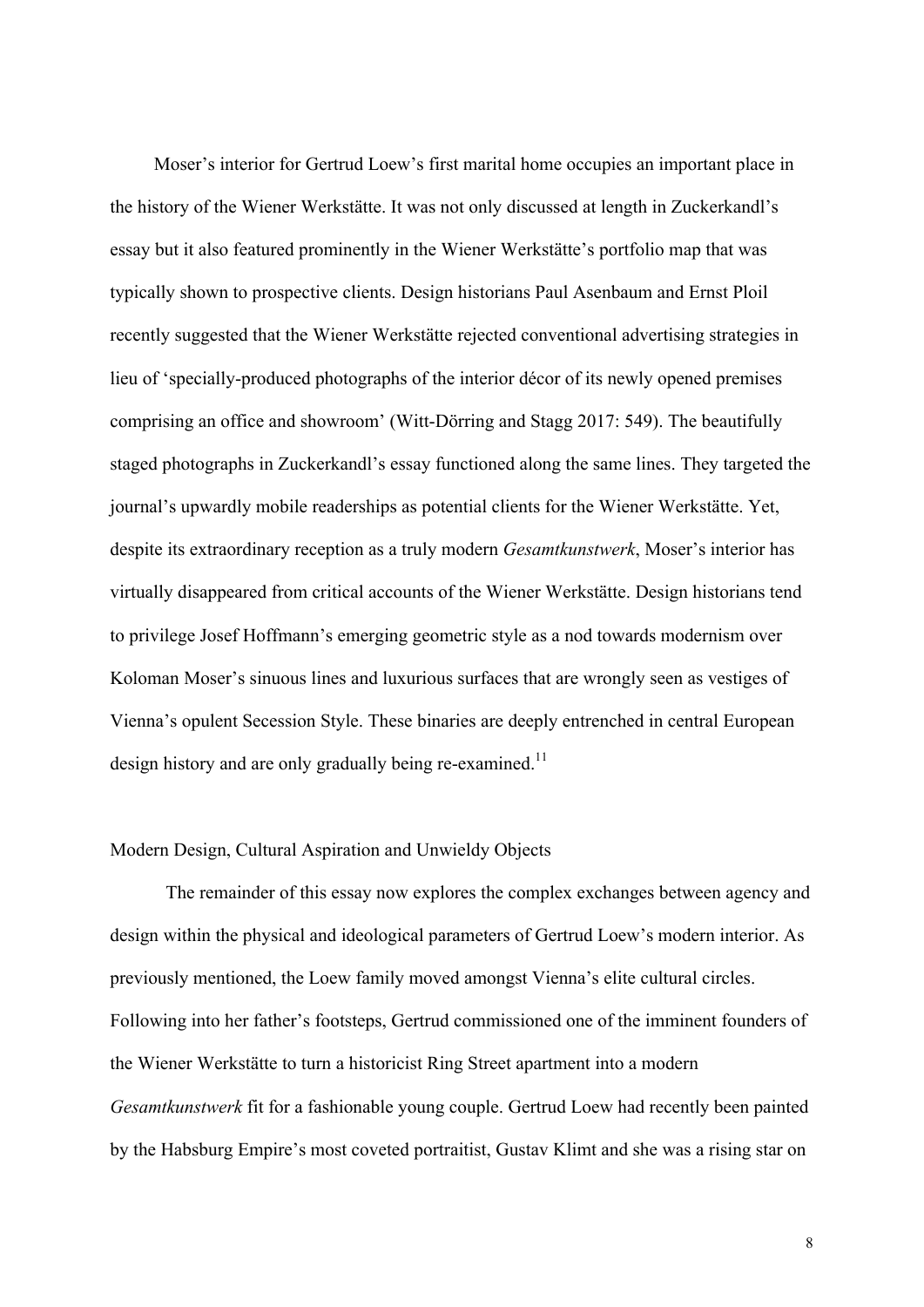Vienna's illustrious cultural-political horizon. But a lot was at stake for the twenty-year old Gertrud Loew. This commission marked her transition from a carefully protected daughter to head of her own household and custodian of modern culture. Despite her young age, Gertrud Loew beautifully mastered the challenge. She first aligned herself with one of the most fashionable and progressive designers in town and then publicised this alliance in one of central Europe's leading applied art journals. Zuckerkandl did not name the residents of Moser's 'Apartment for a Young Couple' at the centre of her essay. But Gustav Klimt also rarely identified his sitters and guessing their identities when first exhibited formed part of the work's cultural capital (Bonyhady 2011: 15). Those who mattered and those who moved in the right social circles knew. Gertrud Loew used Koloman Moser's custom-designed interior to reconfigure her class and gender identities during a crucial moment in her life. She thus consciously and carefully deployed design as agency. But she also acted as an agent of modern design by providing Moser with his first major commission and firmly inscribing the young designer into Viennese modernism.

Janis Staggs recently proposed in an essay on modern jewellery that

women who wore Werkstätte jewellery were seen as independent and progressive thinkers and were instantly identified as sympathetic to the firms' high-minded cause … [The pieces] intended to capture the unique and individual character of its wearer, as expressed through the artistic vision of the designer. The patrons of these works demonstrated their alliance with the firm's philosophy through their avid acquisition of these avant-garde designs (2008: 26; 46).

These socio-cultural associations hold true for Gertrud Loew. She already wore a fashionable reform dress in Klimt's 1902 portrait and would have been a regular customer of the Flöge Sisters' *Modesalon* on Vienna's chic Mariahilferstrasse, which opened in 1904 with interiors by Josef Hoffmann and Koloman Moser. She would have accessorised her outfits with Wiener Werkstätte jewellery and cut a very modish figure. In her public performance of ideal femininity and fashionability, Gertrud Loew enacted prevailing gender roles that governed early twentieth-century society. And she declared her support of modern design through the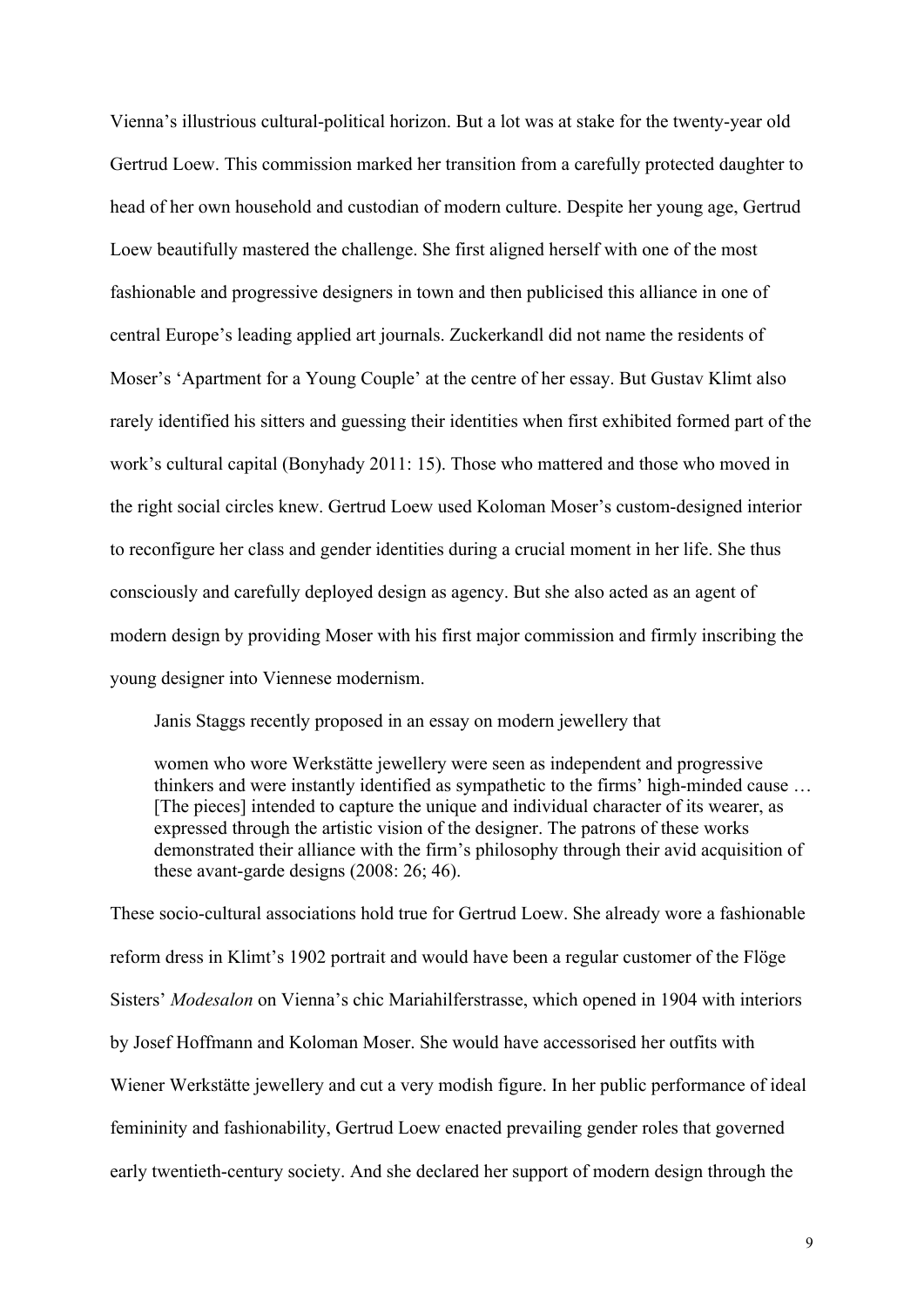built environment. This was not without risk for an assimilated Jewish woman in the conservative surroundings of early twentieth-century Vienna and 'demonstrates degrees of self-will, self-preservation, and self-presentation' on Loew's part (Blossom and Turpin 2008:  $2)$ <sup>12</sup>

Gertrud Loew, now Eisler von Terramare, held regular soirées in her newly designed home. These events played a vital role in securing her place within the ranks of Vienna's second society. The city's strict social calendar was dictated by women of an older generation and Gertrud Loew deployed her Wiener Werkstätte interior to claim a place among this social elite. But she also signalled her allegiance to a younger generation of designers and their patrons. As previously mentioned, she brought considerable cultural capital into her marriage, but she could not fall back on her family's reputation alone. Gertrud Loew required a more pro-active strategy to realise her social ambitions. If culture occupies the space between experience and expectation, or in this instance between experience and ambition, then Gertrud Loew's salon in a purpose-designed Wiener Werkstätte setting was irrefutably implicated in the complex process of modern identity formation. A discussion of Vienna's vibrant salon culture exceeds the parameter of this essay, but this social practice offered an important emancipatory space for women like Gertrud Loew, who were highly cultured, wealthy and more often than not, assimilated Jews. Hannah Arendt described Jewish salons in Berlin as 'sites for individuals who had learned to project themselves through conversation' (Arendt 1974: 45). Salons provided important opportunities for social interaction and imbued women with agency, maybe even generating a 'women's culture' (Heyden-Rynsch 1992). This social practice was always tied to a distinct physical environment and Moser's decorative scheme fixed Gertrud Loew's salon in time and space.

The physical environment situated Loew's agency. Gertrud Loew thus drew on wellestablished conventions of salon culture to cement the couple's position within Vienna's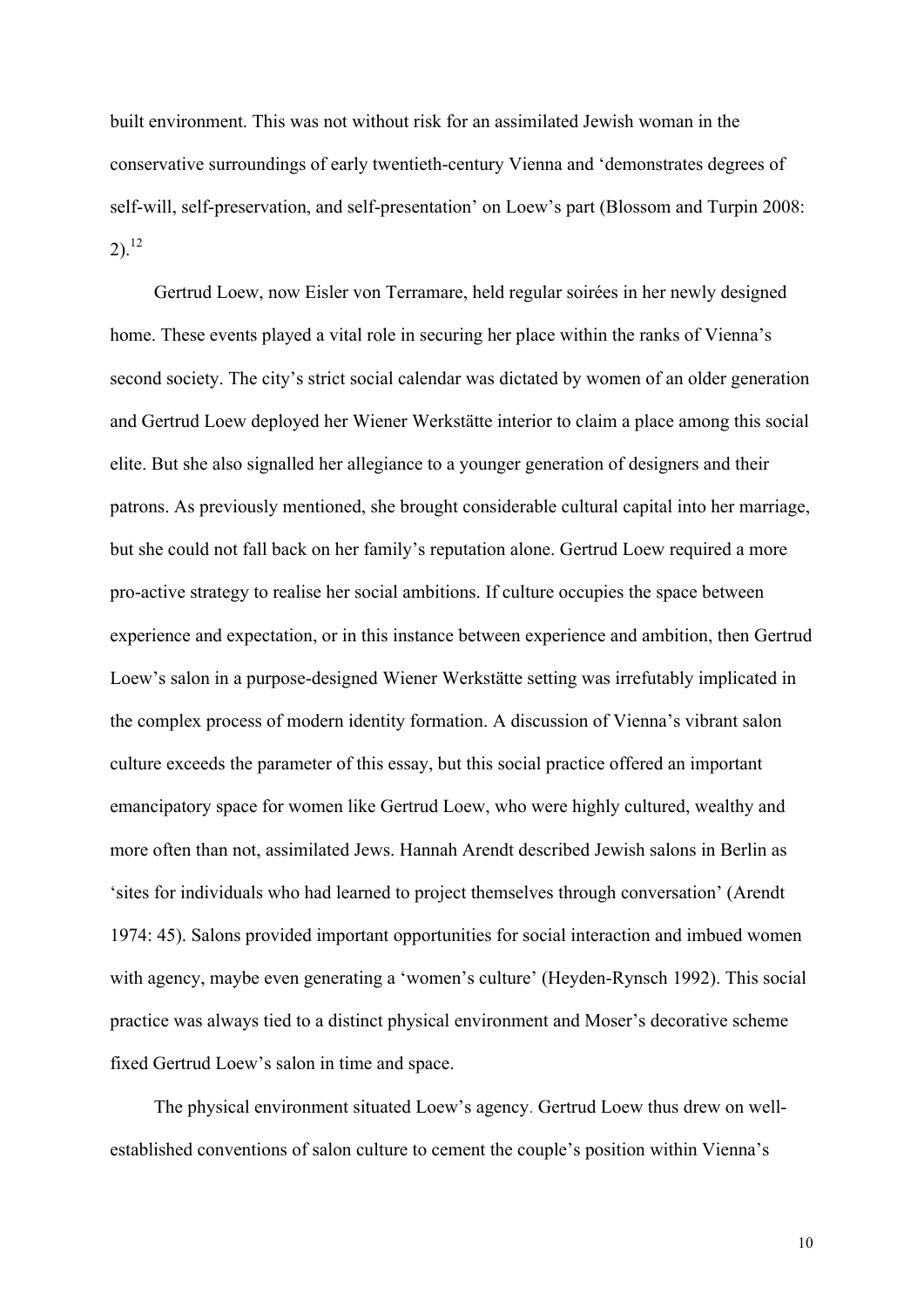second society. In the process, she strategically deployed her Moser-designed spaces to signal the newlyweds' support of the city's progressive cultural circles. Loew claimed authority as a producer of intellectual and material culture. Her interior's modern design language was of utter importance here because style represents 'an important means whereby social groups project their constructed identities and stake their claims in the world' (Powers 1995: 384). Gertrud Loew commissioned Koloman Moser's decorative schemes to signal her superior aesthetic judgment. Pierre Bourdieu long argued that taste marks class (1979). But Elana Shapira recently pointed out that good taste played an even more significant role in the complex processes of Jewish identification in fin-de-siècle Vienna. She skilfully argued that Jewish patrons 'formed a new cultural program that embedded the Jewish micro-narrative firmly in the macro-narrative of European history, so that Jews … would become part of the fundament of Viennese high culture' (2016: 5). Gertrud Loew shaped this 'cultural narrative' of modern art, architecture and design by first commissioning Moser and then showcasing her modern interiors in text and image (Zuckerkandl's essay) as well as practice (salon culture). In the process, she divorced herself from well-established salonnières such as Josephine von Wertheimstein (1820-1894) or Yella Oppenheimer (1854-1943) whose interiors were firmly anchored in the Ring Street's predominant historicism. In their bid for cultural supremacy, advocates of modern art and design vehemently rejected historicism as an outmoded style associated with Vienna's old aristocracy. Vienna's Gertrud Loew declared her allegiance to a new generation of young acculturated Jewish salonnières such as Lili Waerndorfer (1876- 1952), Eugenia Primavesi (1874-1862), and Serena Lederer (1867-1943), all active supporters of Viennese modernism in art, architecture and design.

Moser's furniture and decorative objects, however, did not simply function as markers of Loew's class and gender identities. As discussed above, they were active agents in and of themselves (Latour 1992). Taking her cue from anthropology, Alison Clarke emphasises that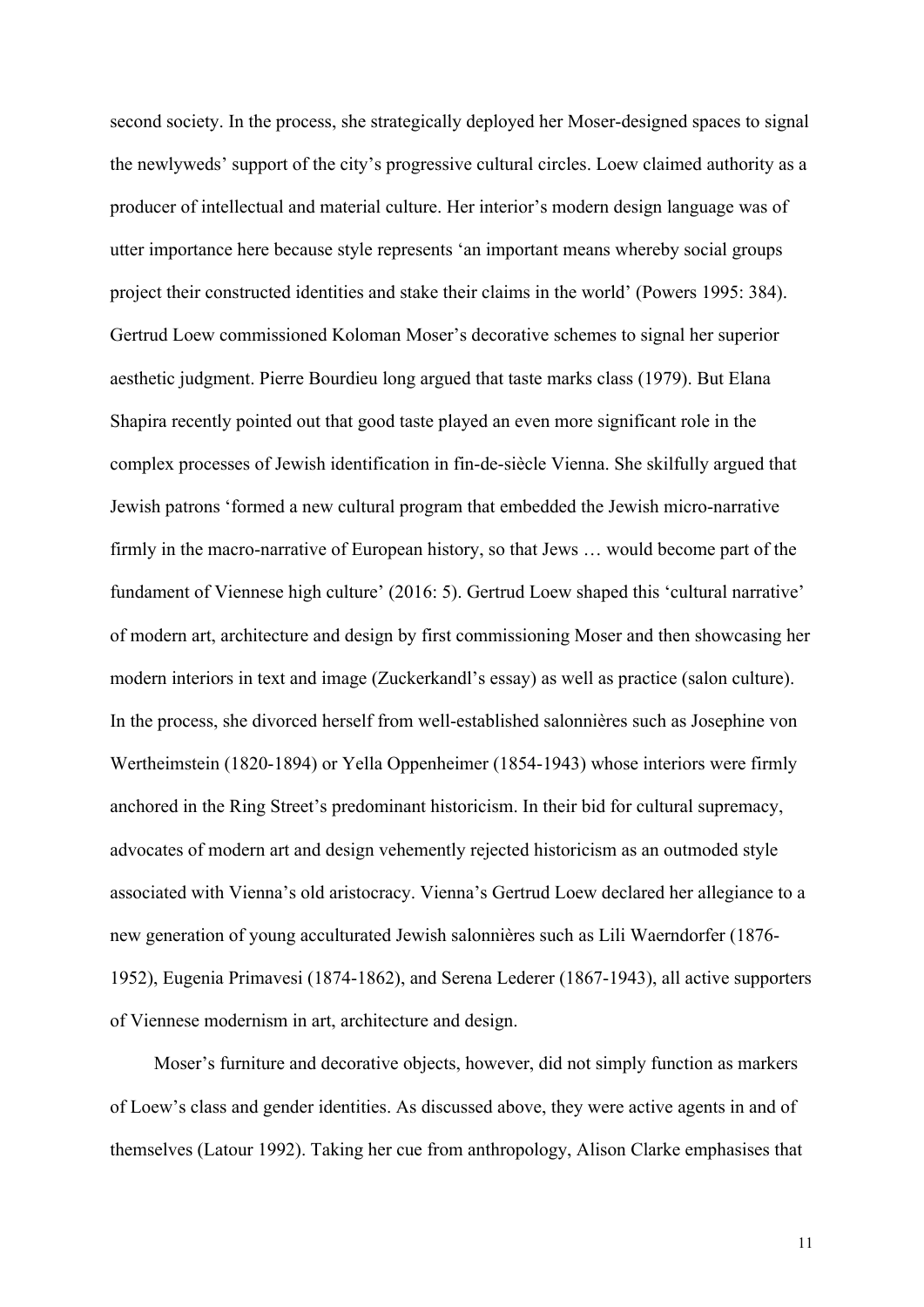'objects may transcend the desire to control them [...] their very materiality may act to create unintentional consequences' (Clarke 2002: 148). Gertrud Loew used salon culture and, to a certain extent, Zuckerkandl's essay in *Dekorative Kunst* to embed the objects and spatial settings of her modern interior within the specific politics of liberalism, capitalism, Jewish acculturation and gender equality. Sadly, the material objects in question could also embody more sinister expressions of anti-Semitism and misogyny. This essay closes with an example of how the material properties of Loew's deliberate aesthetic choices could be appropriated by different factions within Vienna's high culture to launch a virulent critique of, what they called, '*le goût juif*' (Jewish taste). The eminent architect and critic Adolf Loos (1870-1933) occupied centre stage in these theatrics.

#### Antisemitism and the Politics of Style

Loos embarked on his public crusade against the Secession and its elite patrons in his acerbic essay 'Poor Little Rich Man' published on 28 April 1900 in the *Neues Wiener Tagblatt*. He attacked the Secession's principle cultural platform of the *Gesamtkunstwerk* as a portentous fad that wreaked havoc with contemporary architecture and design. Loos told the story of a rich man who had everything money could buy. He lived happily with his wife and children in a modern home. But one day, he decided that art was missing from their lives and he commissioned an 'interior architect' to redecorate every single room:

The rich man was overjoyed. Overjoyed he went through the new rooms. Art everywhere he looked. Art in everything and anything. When he turned a door handle, he grabbed hold of art, when he sank into a chair, he sank into art, when he buried his tired bones under the pillows, he burrowed into art, his feet sank in art when he walked across the carpet. He indulged himself with outrageous fervour in art. Since his plates were artistically decorated, he cut his boeuf à l'oignon with still more energy. People praised and were envious of him. The Art periodicals glorified his name as one of the foremost patrons of the arts. His rooms were used as public examples, studied, described, explained (Loos [1900] 2003: 18).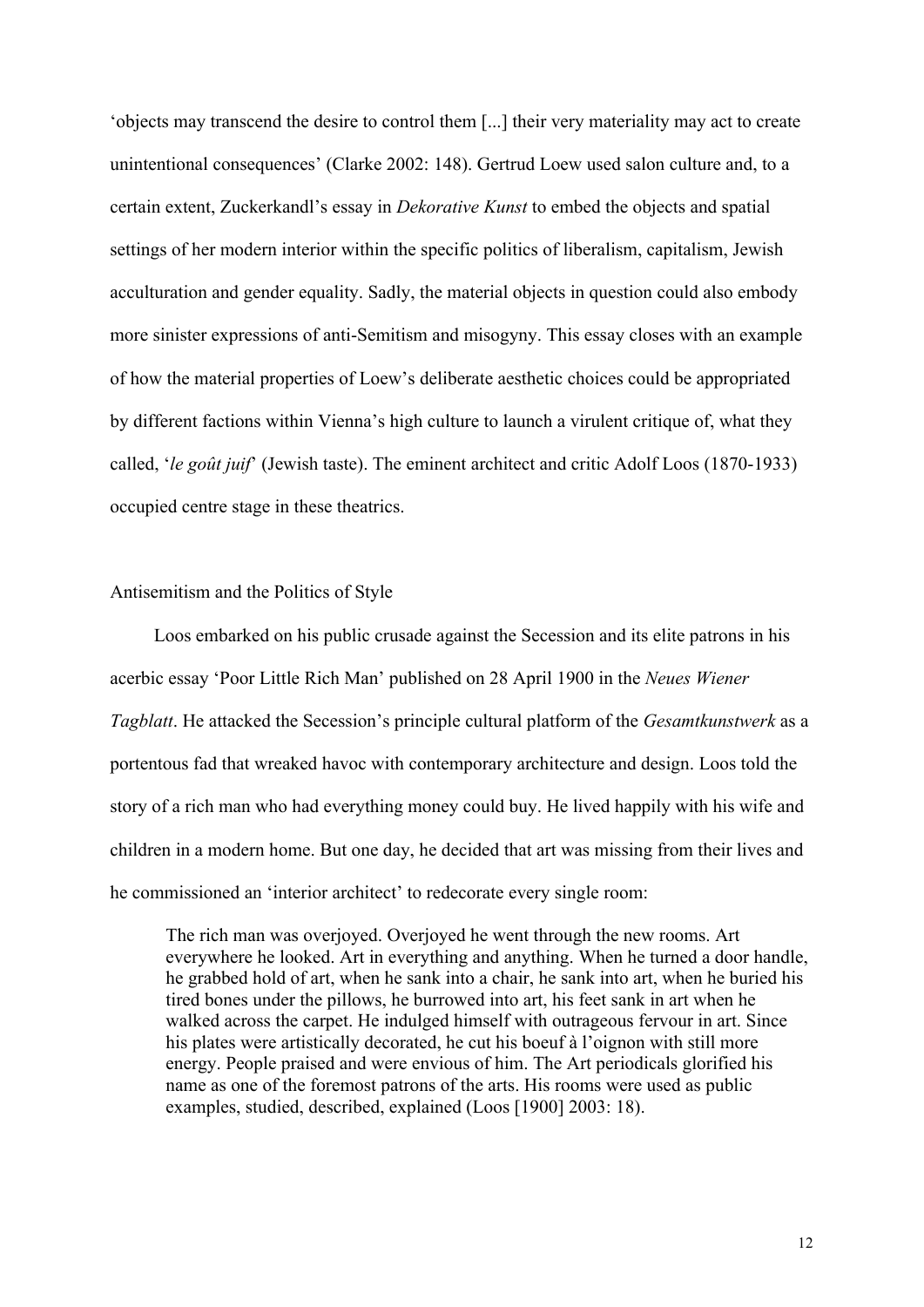However, the family was soon embroiled in a nightmare because they were not allowed to add, move or take anything away from the architect's master vision. The story culminates in the 'poor little rich man's realisation that he would never experience happiness again and might as well learn to 'walk about with one's own corpse' (Loos 2003: 21).

Loos's essay displays its author's famous wit and sharp tongue. He did not sugar-coat his criticism of the Secession. Today, readers know that Loos honed his argument for the ultimate assault on the Wiener Werkstätte and their clientele, which was to come through in his iconic tract 'Ornament and Crime' (1908, delivered as a lecture in Berlin 1910). 'Poor Little Rich Man' was written two years before Gustav Klimt painted Gertrud Loew and three years before she commissioned Koloman Moser's to design her marital home. But the essay was undoubtedly levelled against the likes of Gertrud Loew – wealthy, acculturated Jews who supported a vision of modern living that did not align with Loos aspirations. Loos' critique imbued the very objects used by Gertrud Loew to declare her modernity with negative stereotypes of commerce (art market), effeminacy, fickle fashion and '*le gout juif'*. Moreover, Loos' essay tapped into an increasingly regressive political landscape that witnessed the populist Christian Social Party's win of the majority seats in Vienna's *Gemeinderat*  (municipal council) in 1895 and confirmed the party's openly anti-Semitic leader Karl Lueger as mayor  $(1897)$ .<sup>13</sup> This created a socio-political landscape that bred an aggressive type of anti-Semitism and destabilised Jewish claims to modern culture as their calling card into Vienna's second society.

Gertrud Loew's carefully projected modernity was under threat. As discussed above, objects enact their own agencies and their meaning is never stable. Loos' scathing attack of the Secession and its patrons reveals that the very same objects used by Gertrud Loew to cement her position as one of Vienna's taste makers enacted very different identities and narratives for Loos and his supporters. It could be argued Loos simply read Moser's modern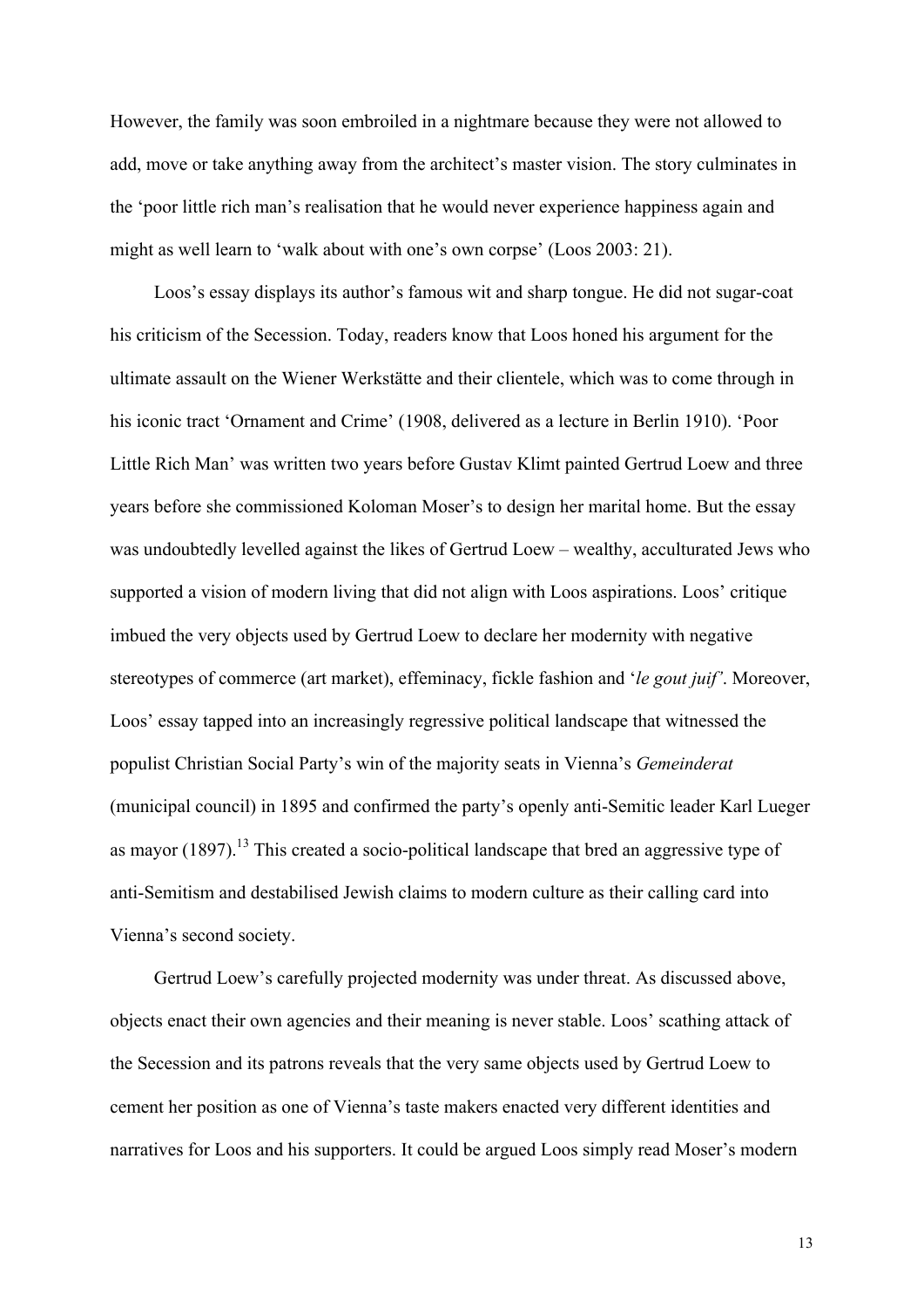furniture and decorative objects through a different ideological lens. Social history and its focus on context are one of design history's mainstays but material culture studies open up exciting new critical vistas. This anthology asks readers to consider the 'authority of objects' (Betts 2004) but objects can be quite unwieldly and Jean Baudrillard, for example, believes them 'to be more clever, more cynical, more ingenious than the subject, which it awaits at every turn' (1999: 259). Baudrillard's characteristic scepticism opens up fruitful ways in which to separate agency from intentionality, but it also runs the risk of relativism. Design historians have the disciplinary tools to avoid this postmodern conundrum because they (should) launch their critical analysis with an investigation of the material and formal properties of the objects in the first instance.

Many of the magnificent pieces of furniture and decorative objects from Gertrud Loew's marital home were lost in the maelstrom of history. When the couple divorced in 1905, the household was divided and Moser's unified interiors dismantled. Two world wars further obfuscated the provenance of individual objects. But some key pieces survived and are now housed in museums and private collections across the world. Moser's writing desk for Gertrud Loew, for example, is now in London's Victoria and Albert Museum [Figure XX.4]. As described in Zuckerkandl's quote earlier in this essay, the desk was veneered with Thuya wood and inlaid with satinwood and brass. Thuya is a rare conifer found primarily in Morocco's Atlas mountain range. The tree's root produces a sought-after burl wood but requires expert carpentry skills. Moser commissioned the Hungarian-born carpenter Caspar Hrazdil to make Loew's desk (Pichler 2007: 178). Thuya wood's natural colour ranges from orange to reddish brown and Moser complimented its warm tones by specifying brass fixtures and brass inlay for his eight stylised female figures. A geometric pattern of satinwood veneer plays with positive and negative space. The desk rests on metal feet and once opened, reveals a mahogany interior with oak-lined drawers. Furniture historian Christopher Wilk rightly sees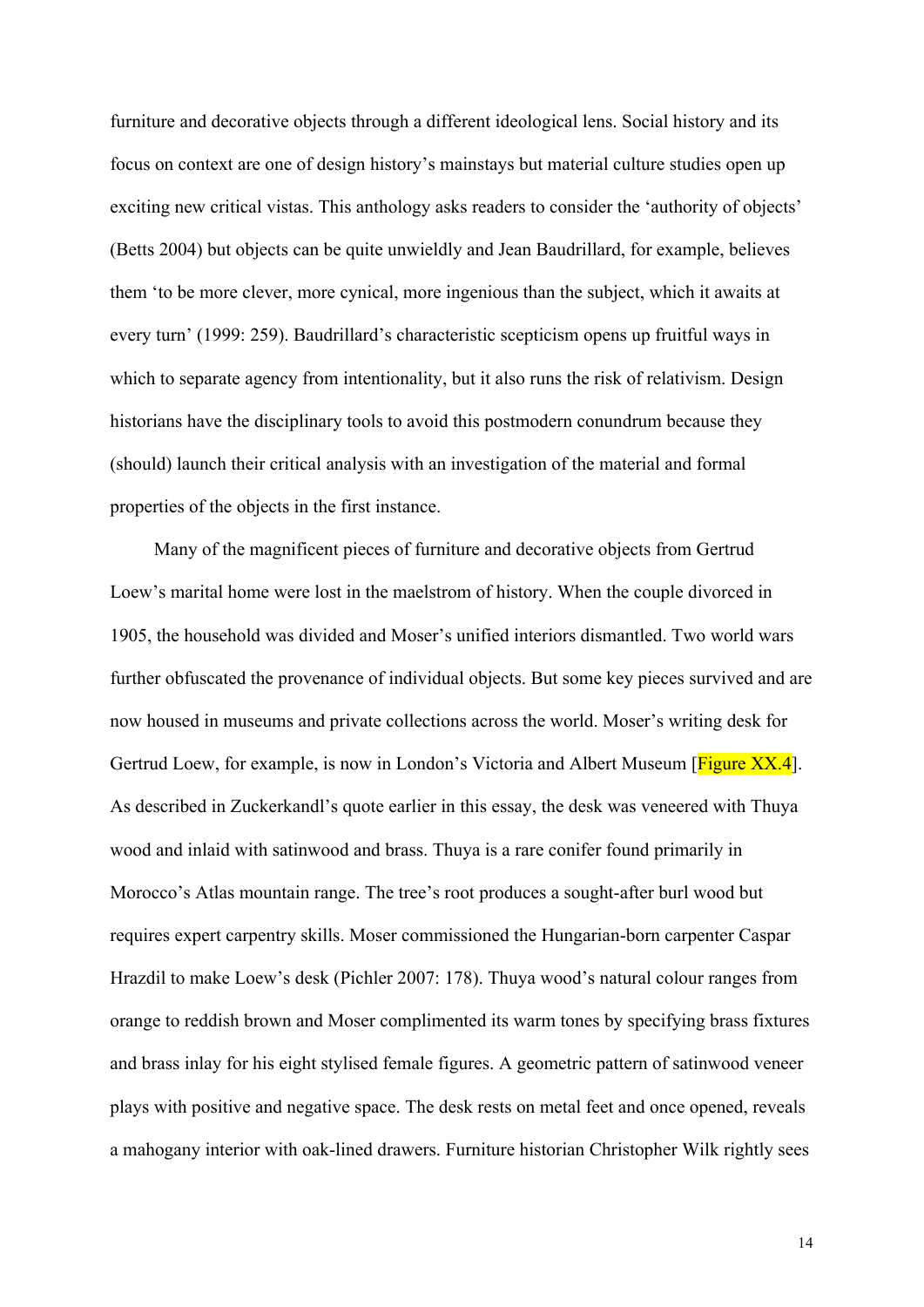the desk as combining 'the elegance of early nineteenth-century Biedermeier furniture with modern simplicity and geometry' (1996: 194). But the desk's most enigmatic feature are evoked through its chair: when pushed into the desk, it completely disappears into its surface design.

Moser described the progress of his first major commission in a letter to his future wife Editha Mautner von Markhof as '… both a torture and a joy. Slowly you see the things taking shape which you have planned on paper, and then you find good things and bad things' (Pichler 2007: 178). Moser clearly referred to the interstitial space between design and execution, but his observation of 'things taking shape' gains poignancy when put into the prism of agency. The writing desk only comes into its full being when its formal properties are explored through the agency of Gertrud Loew's body – opening the desk, pulling out the chair, moulding her body into the chair etc. Robert Rotenberg turns to quantum physics to encapsulate these fascinating interactions between agency, materiality and form: 'Like a particle and a wave in quantum physics, the object and its agency coexist in the same moment but are apprehended at different moment. When the object is observed, its agency disappears, and when the agency is observed, the object disappears' (2014: 38).

Loos tried to convince readers that life could not happen in a stylistically unified interior because a *Gesamtkunstwerk* deadened the space; objects in aesthetic harmony kill life. Loos had a point. Moser's interior for Gertrud Loew's marital home featured in Zuckerkandl's essay is devoid of people and staged like a series of showrooms. The photographs are like a 'memento mori' in Roland Barthes' sense of the word: they fix the spaces and objects as real, as having been there, but they lack any kind of human activity (Barthes 1980). There is no sense of the life performed in these interiors. But when design historians closely engage with the material properties of Gertrud Loew's writing desk, for example, the room comes to life. One has to simply imagine Gertrud Loew opening the door;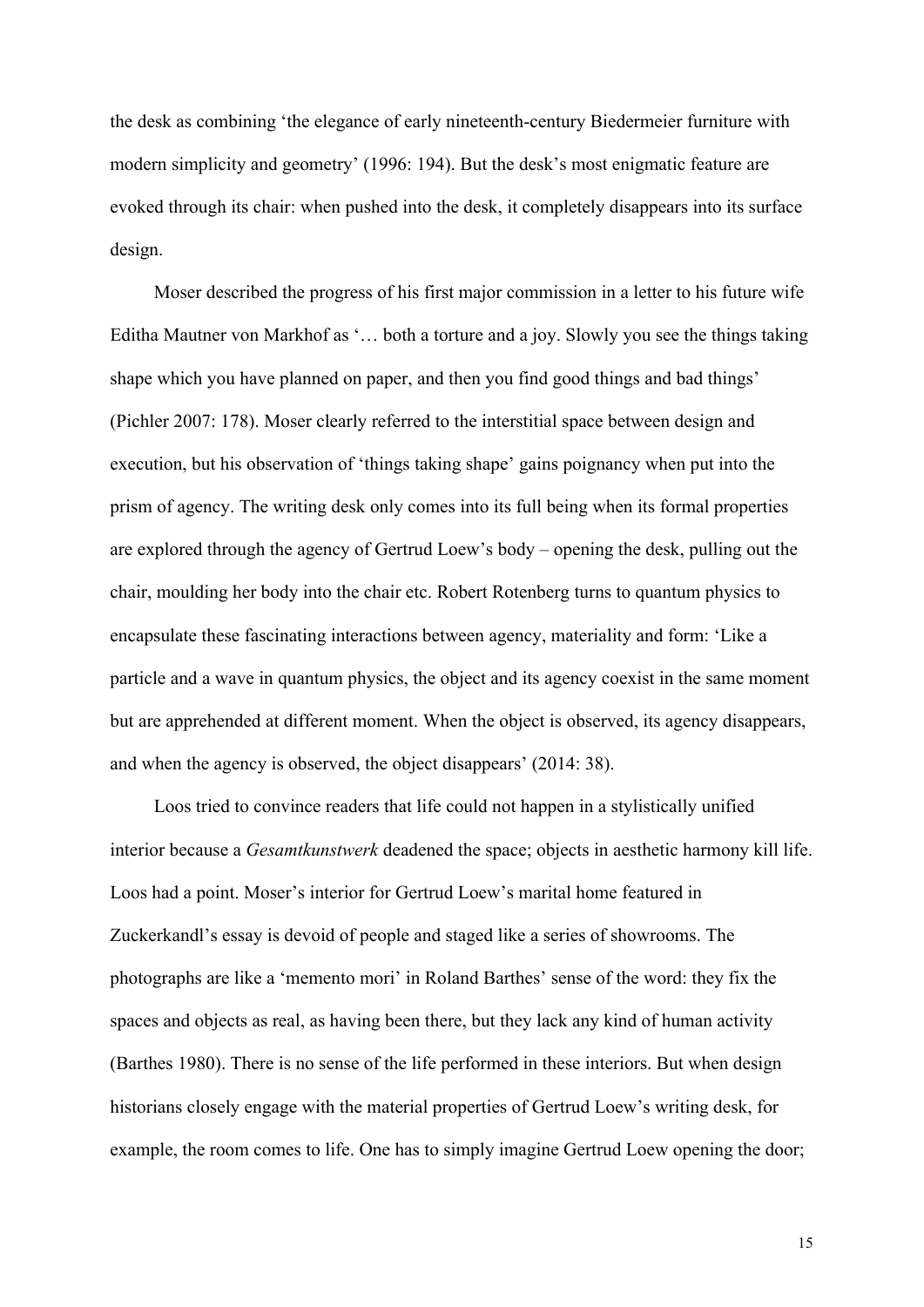walking into room accompanied by the rustling of her dress; pulling out her desk chair; smoothing the gossamer fabrics of her skirt before sitting down; reaching out to pull open an oak-lined drawer of her desk; collecting a sheet of paper; dipping her pen into ink; pausing; leaning slightly forward to begin writing her correspondence. Projecting lived experience into Zuckerkandl's photographs re-animates the supposedly desolate interior. And it reminds us that design culture cannot not be seen outside the prism of agency.

## **Works Cited**

Applegate, C. and P. Potter, 'Cultural History: Where it has Been and where it is Going', *Central European History*, 51 (1): 75-82.

Appadurai, A. (1988), *The Social Life of Things: Commodities in Cultural Perspective*, Cambridge: Cambridge University Press.

Arendt, H. (1974), *Rahel Varnhagen: The Life of a Jewish Woman,* trans. R. and C. Winston, New York: Harcourt Brace Jovanovich.

Barthes, R. (1980), *Camera Lucida,* New York: Hill & Wang.

Baudrillard, J. (1999), *Fatal Strategies,* trans. P. Beitchman and W.G.J. Niesluchowski, London: Pluto.

Betts, P. (2004), *The Authority of Everyday Objects,* Berkeley: University of California Press.

Bonyhady, T. (2011), *Good Street Living*, Crows Nest: Allen & Unwin.

Bourdieu, P. (1986), *A Social Critique of the Judgement of Taste*, trans. R. Nice, London: Routledge.

De Certeau, M. (1980), 'Walking in the City'' in *Practice of Everyday Life*, 91-110, Berkeley: University of California Press.

Choi, N. (2007), 'Situated Agency', in M. Bevir (ed), *Encyclopaedia of Governance*, 873, London: Sage.

Clarke, A. (2002), 'Taste Wars and Design Dilemmas: Aesthetic Practice in the Home', in C. Painter (ed), *Contemporary Art and the Home,* Oxford: Berg.

Daston, L., ed (2004), *Things that Talk: Object Lessons from Art and Science*, New York: Zone Books.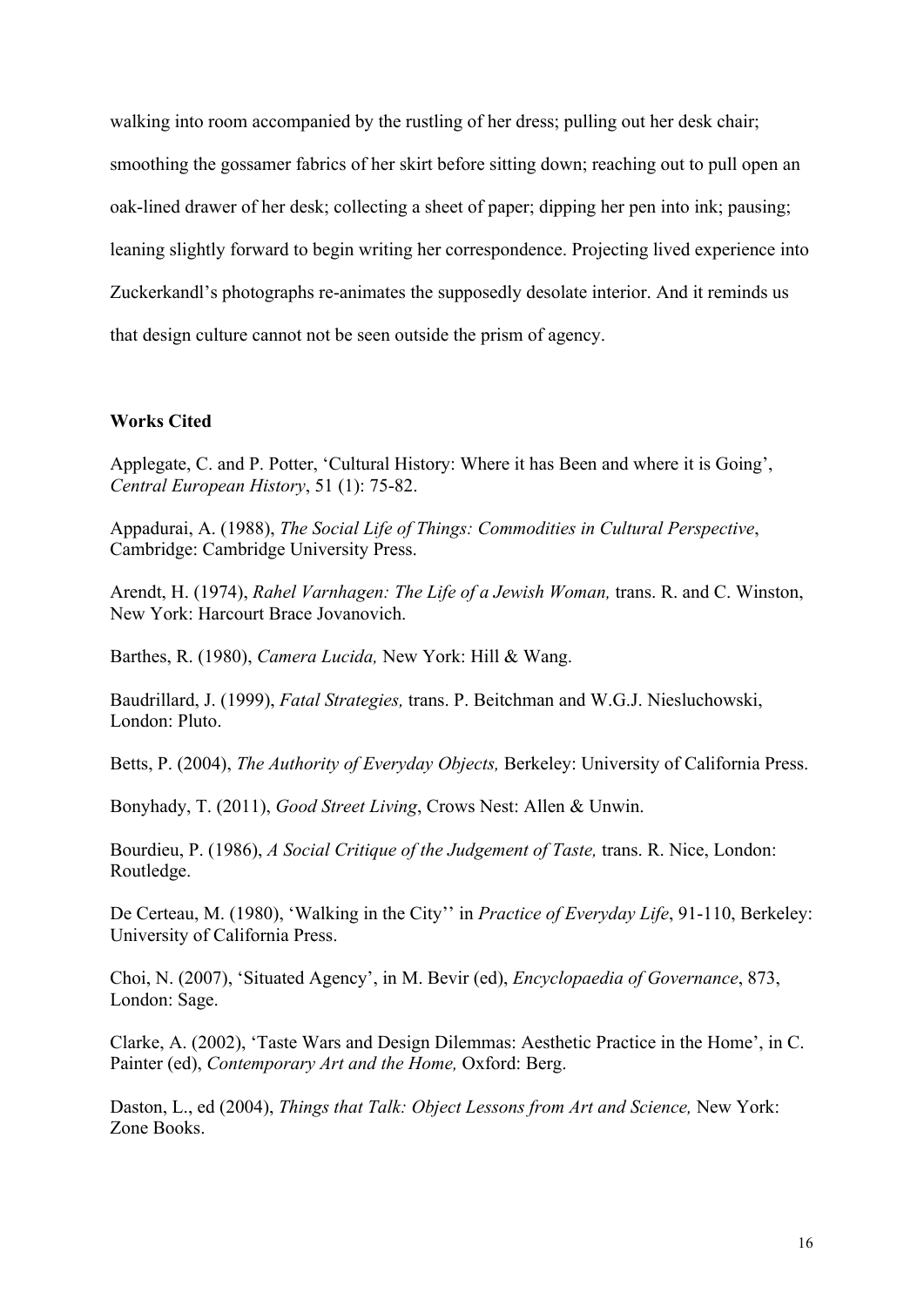Davidson, C. (1998), 'Preface: No More Separate Spheres!', *American Literature,* 70 (3): 443-63.

Geritsen, A. and G. Riello (2015), *Writing Material Culture History,* London: Bloomsbury.

Gillman, A. (2009), *Viennese Jewish Modernism: Freud, Hofmannsthal, Beer-Hofmann, and Schnitzler,* University Park: Penn State University Press.

Grassby, R. (2005), 'Material Culture and Cultural History', *The Journal of Interdisciplinary History,* 35 (4): 591-603.

Heidegger, M. (1927), *Sein und Zeit,* Halle: Max Niemeyer.

Heyden-Rynsch, V. (1992), *Europäische Salons: Höhepunkte einer versunkenen weiblichen Kultur,* Munich: Artemis & Winkler.

Hoffmann, J. (1904/05), 'Arbeitsprogramm der Wiener Werkstätte', *Hohe Warte* 1: 268.

Hoskins, J. (2013), 'Agency, Biography, and Objects', in C. Tiller and K. Webb (eds), *Handbook of Material Culture: An Interdisciplinary Perspective, 74-84, London: Sage.* 

Janik A. and H. Veigl (1998), *Wittgenstein in Vienna: A Biographical Excursion through the City and its History*, Vienna: Springer Verlag.

Karp, I. (1986), 'Agency and Social Theory: A Review of Anthony Giddens', *American Ethnologist* 13 (1): 131-37.

Kennedy M. (2015), *Gustav Klimt Painting with Sad History to be Auctioned by Sotheby's*, viewed 06 April 2018, < https://www.theguardian.com/artanddesign/2015/jun/04/klimtpainting-with-sad-history-to-be-auctioned-at-sotherbys>.

Latour, B. (2005), *Reassembling the Social: An Introduction to Actor-Network-Theory,*  Oxford: Oxford University Press.

Lillie, S. (2003), *Was einmal war,* Vienna: Czernin Verlag.

Loos, A. (2003), 'Poor Little Rich Man', in A. Sarnitz, *Adolf Loos, 1870-1933: Architect, Cultural Critic, Dandy,* Cologne: Taschen Verlag.

Natter, T. (2012), *Gustav Klimt: The Complete Paintings*, Cologne: Taschen Verlag.

Paget, W. (1905), 'Vanishing Vienna: A Retrospect', in *The Living Age*, 246 (3194): 796.

Pichler, G. (2007), 'Kolo Moser's 'Apartment for a Young Couple' – Gerta and Dr. Hans Eisler von Terramare', in S. Tetter (ed), *Koloman Moser 1868-1918,* Vienna/Munich: Prestel Verlag.

Pickering, A. (2010), 'Material Culture and the Dance of Agency', in D. Hicks and M. Beaudry (eds), *The Oxford Handbook of Material Culture Studies*, 191-209, Oxford: Oxford University Press.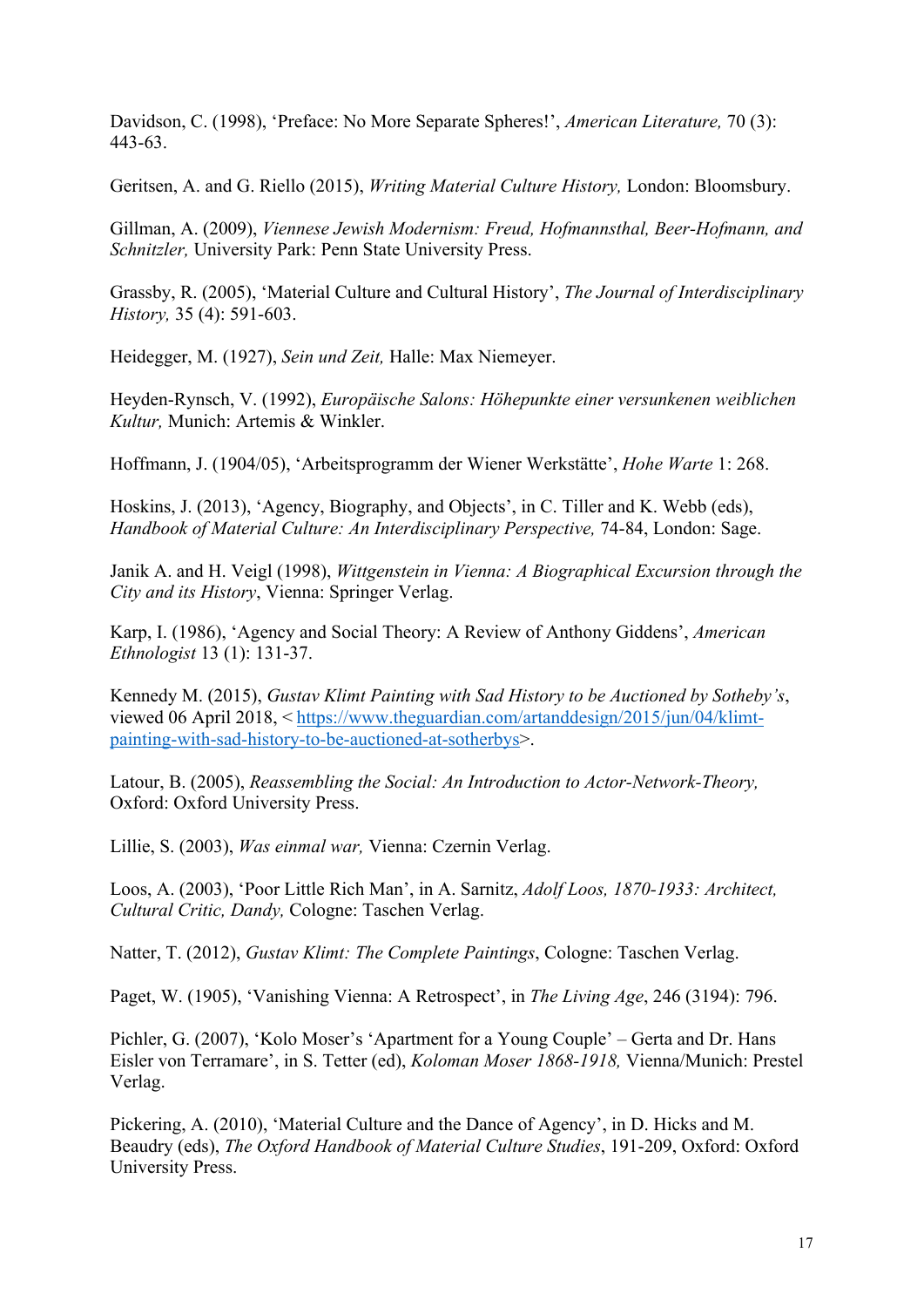Powers, M.J. (1995), 'Art and History" Exploring the Counterchange Condition,' *The Art Bulletin,* 77 (September): 382-387.

Rotenberg, R. (2014), 'Material Agency in the Urban Material Culture Initiative' *Museum Anthropology* 37 (1): 36-45.

Sandgruber, R. (2013), *Traumzeit für Millionäre: die 929 reichsten Wienerinnen und Wiener im Jahr 1910,* Vienna: Styria Premium.

Shapira, E. (2016), *Style and Seduction: Jewish Patrons, Architecture, and Design in Fin-de-Siècle Vienna,* Waltham: Brandeis University Press.

Sotheby's (2015), 'Lot 26: Gustav Klimt, Bildnis Gertrud Loew', *Impressionist and Modern Evening Sale*, 24 June. Available online: http://www.sothebys.com/en/auctions/ecatalogue/2015/impressionist-modern-art-eveningsale-l15006/lot.26.html (accessed 04 July 2018).

Staggs, J. (2008), *Wiener Werkstätte Jewelry,* Berlin: Hatje Cantz.

Tilly, C. (2001), 'Ethnography and Material Culture', in P. Atkinson et al. (eds), *Handbook of Ethnography,* 258-72, London: Sage.

Topp, L. (1997), 'An Architecture for Modern Nerves: Josef Hoffmann's Purkersdorf Sanatorium', *Journal of the Society of Architectural Historians*, 56 (4): 414-37.

Turpin J. and N. Blossom (2008), 'Risk as a Window to Agency: A Case Study of three Decorators', *Journal of Interior Design* 34 (1): 1-13.

Ulrich, L., I. Gaskell, S. Schechner and S.A. Carter (2015), *Tangible Things: Making History through Objects*, Oxford: Oxford University Press.

Wagner, M. and D. Rübel (2002), *Material in Kunst und Alltag,* Berlin: Akademie Verlag.

Wallach Scott, J. (2008), *Gender and the Politics of History*, New York: Columbia University Press, 1988.

Weidinger, A. (2007), *Gustav Klimt,* Munich &London: Prestel.

Wieber, S. (2009), 'The Allure of Nerves: Class, Gender and Neurasthenia in Gustav Klimt's Society Portraits', in G. Blackshaw and L. Topp (eds), *Madness and Modernity: Mental Illness and the Visual Arts in Vienna 1900,* 118-35, Farnham: Lund Humphries.

Wilk, C. (1996), *Western Furniture: 1350 to the Present Day*, London: Victoria and Albert Museum.

Witt-Döring C. and J. Staggs (2017), *Wiener Werkstätte 1903-1932: The Luxury of Beauty*, New York: Prestel.